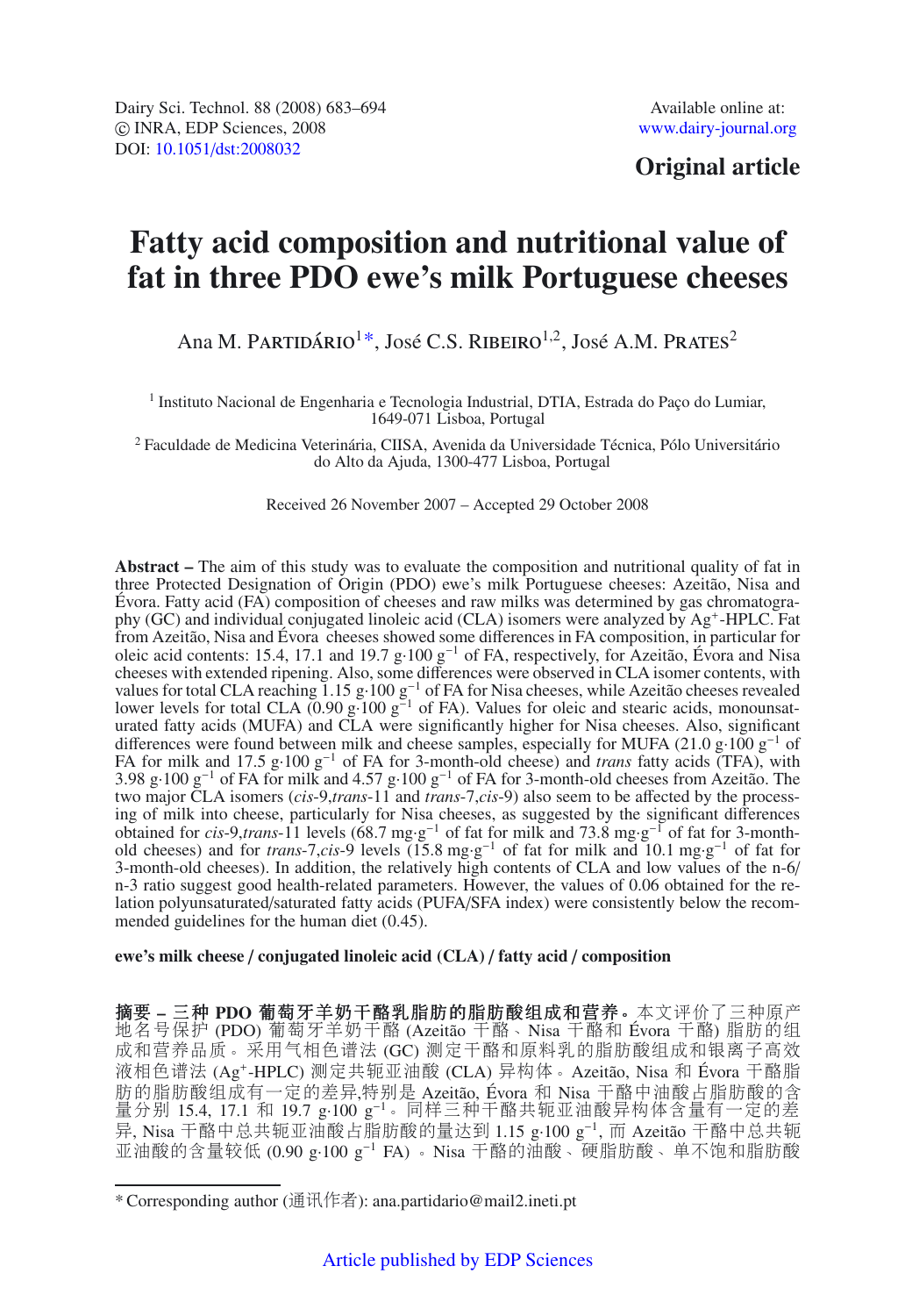(MUFA) 和共轭亚油酸含量显著地高于其他两种干酪。原料奶和 Azeitão 干酪脂肪酸含量之 间存在显著性的差异, 特别是单不饱和脂肪酸 (原料奶: 21.0 g·100 g−<sup>1</sup> FA, 成熟 3 个月干酪: 17.5 g·100 g−<sup>1</sup> FA) 和反式脂肪酸 (原料奶: 3.98 g·100 g−<sup>1</sup> FA, 成熟 3 个月干酪: 4.57 g·100 g−<sup>1</sup> FA) 。在一定程度上, 干酪加工条件可以显著地影响两个主要共轭亚油酸异构体 (c9,t11 和 t7,c9) 的含量, 特别是 Nisa干酪, 其原料奶和干酪在 *cis*-9 及 *trans*-11 (原料奶: 68.7 mg·g−<sup>1</sup> 脂肪, 成熟 3 个月干酪: 73.8 mg·g−<sup>1</sup> 脂肪) 和 *trans*-7 及 *cis*-9 (原料奶: 15.8 mg·g−<sup>1</sup> 脂肪, 成熟 3 个月干酪: 10.1 mg·g−<sup>1</sup> 脂肪) 含量上有显著性的差异。尽管三种干酪的多不饱和酸与饱和 脂肪酸比值 (0.06, PUFA/SFA 指数) 低于人类饮食推荐值 (0.45), 但较高的共轭亚油酸含量和 低比例的 n-6/n-3 对人体健康还是有益的。

#### 羊奶干酪 / 共轭亚油酸 **(CLA)** / 脂肪酸 / 组成

**Résumé – Composition en acides gras et valeur nutritionnelle de la matière grasse de trois fromages portugais avec Dénomination d'Origine Protégée.** L'évaluation de la composition et de la qualité nutritionnelle de la matière grasse de trois fromages portugais au lait de brebis d'Appellation d'Origine Protégée, Azeitão, Nisa et Évora, a fait l'objet de cette étude. La composition en acides gras (AG) des fromages et des laits crus utilisés dans la fabrication a été déterminée par chromatographie en phase gazeuse et les différents isomères de l'acide linoléique conjugué (CLA) séparés par chromatographie liquide haute performance à l'argent. La composition en acides gras des fromages Azeitão, Nisa et Évora présentait quelques différences, en particulier pour la teneur en acide oléique qui était respectivement de 15,4, 17,1 and 19,7 g·100 g<sup>−1</sup> d'acides gras dans les fromages à affinage prolongé. Les acides oléique et stéarique, les acides gras mono-insaturés et les CLA étaient significativement plus abondants dans le Nisa. De plus, des différences significatives ont été trouvées entre le lait et le fromage d'Azeitão, en particulier pour la teneur en acides gras mono-insaturés (21,0 g·100 g<sup>-1</sup> d'AG pour le lait et 17,5 g·100 g<sup>-1</sup> d'AG pour le fromage à 3 mois d'affinage) et en acides gras *trans* (3,98 g·100 g−<sup>1</sup> d'AG pour le lait et 4,57 g·100 g−<sup>1</sup> d'AG pour le fromage à 3 mois d'affinage). Le procédé de transformation a affecté les deux isomères majeurs du CLA (*cis*-9,*trans*-11 et *trans*-7,*cis*-9), en particulier pour le Nisa, comme le montrent les différences significatives obtenues pour le *cis*-9,*trans*-11 (68,7 mg·g−<sup>1</sup> de matière grasse pour le lait et 73,8 mg·g−1de matière grasse pour le fromage à 3 mois d'affinage) et pour le *trans*-7,*cis*-9 (15,8 mg·g−<sup>1</sup> de matière grasse pour le lait et 10,1 mg·g−1de matière grasse pour le fromage à 3 mois d'affinage). De plus, les valeurs relativement élevées en CLA et les faibles valeurs du ratio n-6/n-3 suggèrent des caractéristiques nutritionnelles positives pour les fromages étudiés. Au contraire, les valeurs de l'index PUFA/SFA étaient inférieures à celles recommandées sur le plan nutritionnel.

**fromage au lait de brebis** / **acide linoléique conjugué** / **acides gras** / **composition**

### **1. INTRODUCTION**

The analysis of fatty acid (FA) composition is essential for the nutritional quality evaluation of the lipid fraction in foods. Milk and dairy products, mainly cheese, are usually associated with high levels of long-chain saturated FA (SFA), mainly palmitic (16:0) and stearic (18:0) acids [\[13](#page-10-0)]. In the case of ewe's milk and cheese, higher values of medium-chain triacylglycerols, made up of FA with 6–10 atoms of carbon, especially capric acid (10:0), are characteristic of their lipids [\[3,](#page-9-0) [22](#page-10-1)]. These volatile FA are usually released during cheese ripening, although only at low levels, and are responsible for the characteristic flavor of ewe's and goat's cheeses [\[10,](#page-10-2) [24\]](#page-10-3). In spite of the high levels of SFA in milk fat, milk and cheese are known to play an important role in human nutrition and, more recently, were also recognized as a source of biologically-active substances  $[7, 25]$  $[7, 25]$  $[7, 25]$  $[7, 25]$ .

Conjugated isomers of *cis*-9,*cis*-12 octadecadienoic acid (linoleic acid), commonly known as conjugated linoleic acid (CLA), are a family of positional and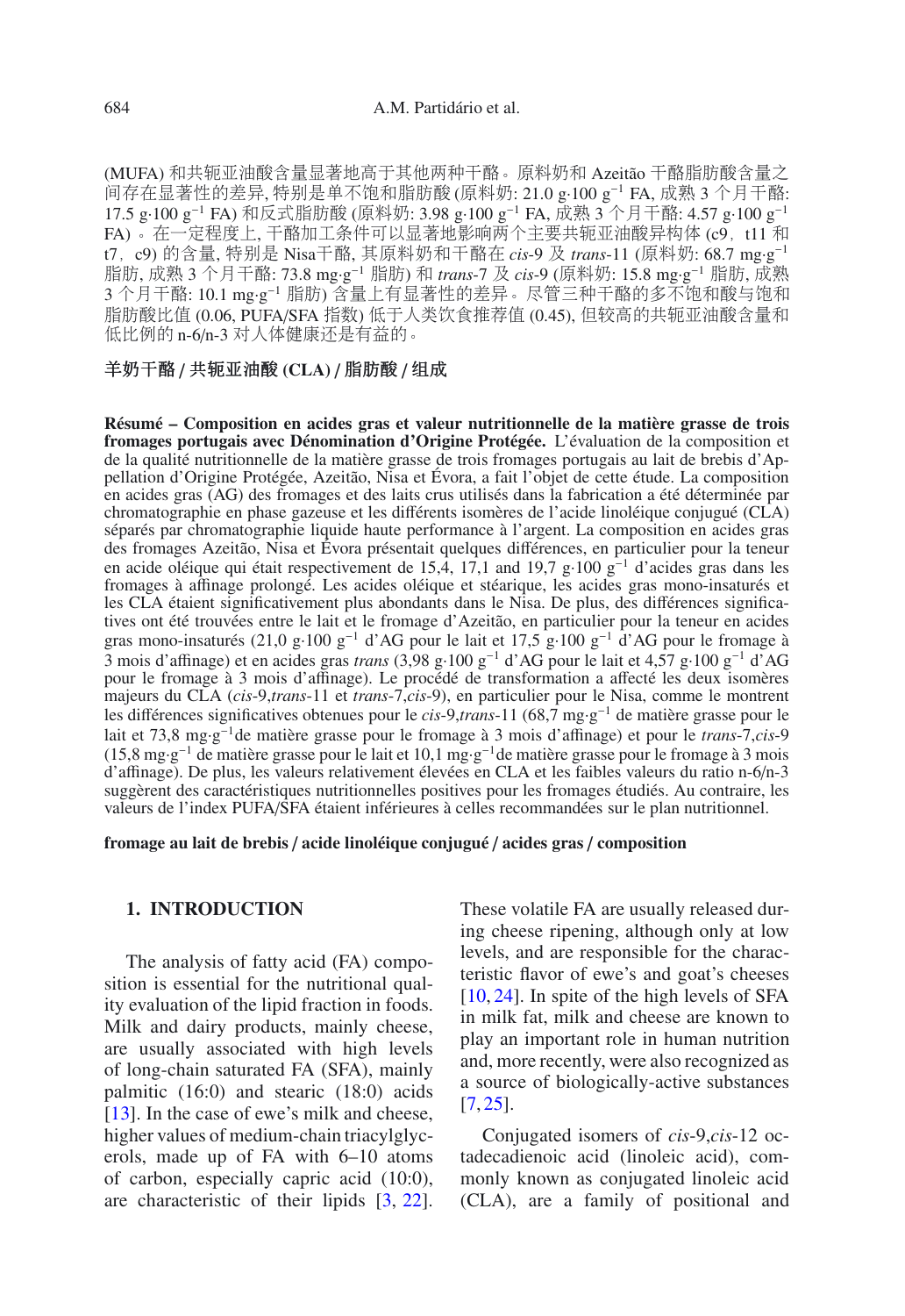geometric isomers of linoleic acid, with conjugated double bonds, i.e., double bonds separated by a single carbon-carbon linkage rather than by the usual methylene group [\[7](#page-10-4)]. A large number of reports refer to the potential beneficial effects on health of CLA, mainly in animal models of human diseases and in cultures of various types of cells [\[19,](#page-10-6) [28](#page-11-0), [32\]](#page-11-1). Some of the CLA isomers (*cis*-9,*trans*-11 and *trans*-10,*cis*-12) exhibit interesting biological activities that include anticarcinogenic, anti-obesity, antidiabetogenic, anti-atherogenic, immunomodulation and modulation of bone growth [\[4\]](#page-9-1).

It is well established that milk and milk products are one of the major dietary sources of CLA. The main CLA isomer in ruminant fats is the *cis*-9,*trans*-11 CLA (rumenic acid), which comprises about 75–90% of total CLA in milk and dairy products  $[7, 16]$  $[7, 16]$ . It is formed as an intermediate during biohydrogenation of the ingested polyunsaturated FA in the rumen and from the endogenous desaturation of vaccenic acid (*trans*-11 18:1) in the mammary gland  $[16, 17]$  $[16, 17]$  $[16, 17]$  $[16, 17]$ . A total of 70% of rumenic acid in milk fat is derived from this last process [\[32\]](#page-11-1).

Azeitão with Protected Designation of Origin (PDO), Évora PDO and Nisa PDO cheeses are traditional Portuguese ewe's milk cheeses made from fresh raw milk, using *Cynara cardunculus* L. extract as coagulant. They have a considerable commercial relevance and are distinguished not only by their physical characteristics (they are usually associated with a smooth and creamy paste), but also by their unique flavor [\[27\]](#page-10-9).

When compared with the number of reported studies on CLA from bovine milk fats, studies on CLA from sheep's milk origin are scarce [\[28](#page-11-0)[–30](#page-11-2)]. In addition, CLA isomers are usually not specified in food composition tables. Thus, the evaluation of the FA composition and the CLA isomer contents of three important Portuguese PDO cheeses from the South of Portugal, produced with milk from ewes reared in traditional farming systems based on grazing, was investigated. Moreover, the nutritional value of their lipids was also assessed.

## **2. MATERIALS AND METHODS**

# **2.1. Samples and sampling procedure**

Cheeses were made by local producers, by traditional techniques, all based on the utilization of fresh raw milk, from animals reared in traditional farming systems based on grazing. *Cynara cardunculus* L. extract was used as coagulant for the three types of cheese. The main differences among the three manufacture and ripening processes are summarized in Table [I.](#page-3-0)

Cheese samples were collected at their minimum ripening times of 20, 30 and 45 days for Azeitão, Évora and Nisa cheeses, respectively. Samples of the raw ewe's milk used in the cheese-making process were collected just before the beginning of manufacture. In addition, cheese samples were taken 3 months after the minimum ripening times.

Milk samples were collected aseptically and transported frozen to the laboratory. Cheese samples were transported under refrigerated conditions. At the laboratory, the rind was removed and discarded and samples were grated finely. All samples were kept frozen at  $-20$  °C until they were analyzed.

Analyses were carried out on ten replicates of each type of cheese (Azeitão, Évora and Nisa) and milk (from Azeitão, Évora and Nisa manufactures), performing a total of 90 samples: 30 milk samples, 30 cheeses with minimum ripening time and 30 cheeses with 3 months of extended ripening.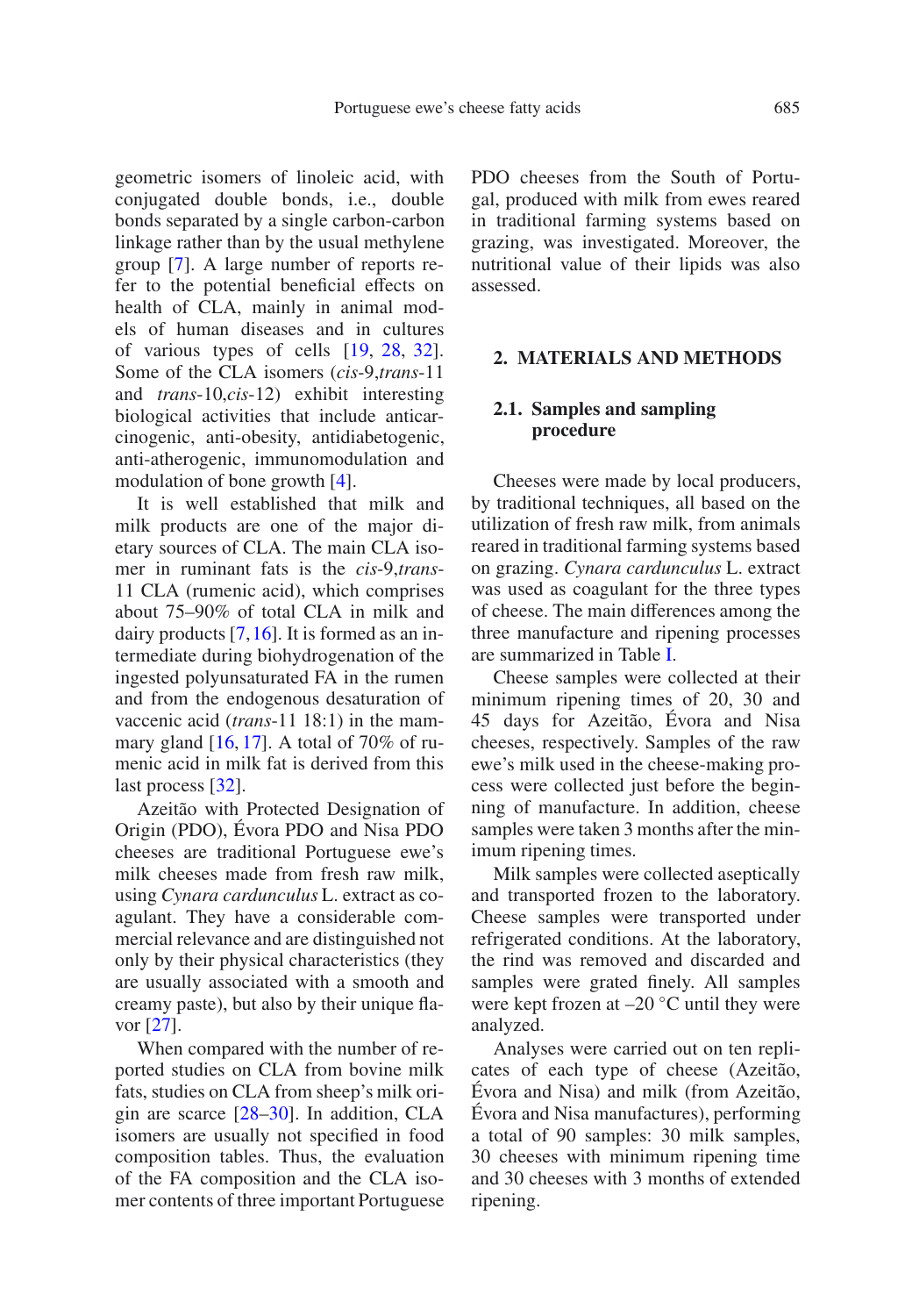|                    | Cheese-making $(^{\circ}C /$ time) | Ripening (time / $\degree$ C / humidity) |  |
|--------------------|------------------------------------|------------------------------------------|--|
| Azeitão cheese (A) | $30 °C / 45$ min                   | 20 d / 10–15 °C / 85–90%                 |  |
| Évora cheese (E)   | $30^{\circ}$ C / 20–40 min         | 30 d / 8-15 °C / 80-95%                  |  |
| Nisa cheese $(N)$  | $25 °C / 45 - 60$ min              | 15-18 d / 8-10 °C / 80-90%               |  |
|                    |                                    | 30–40 d / 10–14 °C / 85–90%              |  |

<span id="page-3-0"></span>**Table I.** Differences in technological parameters for the three PDO cheeses' manufacture and ripening.

#### **2.2. Fatty acid and CLA analysis**

Analytical grade and liquid chromatographic grade chemicals were purchased from Merck Biosciences (Darmstadt, Germany).

Milk fat was extracted according to ISO 14156 [\[15](#page-10-10)], except for the extraction mixture used, which was ethyl ether/petroleum ether (1:1) instead of ethyl ether/*n*-pentane (1:1). This small alteration does not cause any changes in triacylglycerol extraction, as was indicated by consecutive successful participations in interlaboratory studies by the FAPAS (Food Analysis Performance Assessment Scheme). Cheese fat was extracted after acidification of samples with 10 mL of HCl (25%), followed by an ethyl ether/petroleum ether mixture extraction [\[23](#page-10-11)]. After separation of ether and aqueous phases, with a separating funnel, the ether extracts were evaporated under reduced pressure in a water bath set at 40 ◦C, for both milk and cheese fat extracts. An aliquot of 100 mg of fat was dissolved in 3 mL of *iso*-octane and a transmethylation was performed with 2 mL of a methanolic sodium hydroxide solution  $(2 \text{ mol} \cdot \text{L}^{-1})$ . The tube was capped and shaken for 30 s. The aqueous and organic layers were allowed to separate, and from the top (*iso*octane) layer, 2 and 10 µL of the resulting fatty acid methyl esters (FAME) were injected directly into the GC (for FA composition) and HPLC (for CLA isomeric profile), respectively.

#### *2.2.1. FAME analysis*

Analysis of FAME was performed on a Trace 2000 Thermo Quest CE Instruments gas chromatograph (Thermo Quest Italia, Milan, Italy), with a split/splitless injector and a flame ionization detector (FID). The analytical column was a DB 23 (J & W, Folson, CA, USA) fused silica capillary column, with 60 m  $\times$  0.25 mm i.d. and 0.25 µm film thickness. The temperature program was raised from 70 ◦C to 195 °C at 5 °C·min<sup>-1</sup>, standing for 10 min, then raised to 220 °C at 5 °C·min<sup>-1</sup>, and finally standing at that temperature for 30 min. The injector and detector temperatures were set at 220  $\degree$ C and 280  $\degree$ C, respectively. The carrier gas was helium at a flow rate of 0.4 mL·min−<sup>1</sup> (pressure of 70 kPa).

FA were identified by their retention times using a mixture of 36 FAME from Supelco (Mix.C4-C24, Supelco, Bellefonte, PA, USA) and a certified reference anhydrous milk fat (CRM 164) supplied by the Community Bureau of Reference (Commission of the European Communities, Brussels).

The quantification of FAME was performed by the internal normalization method (relative percentages), and calculation of correction factors was done for conversion of the peak area percentages into weight percentages. The correction factors were calculated with the reference material CRM 164. This correction is necessary because of differences in FID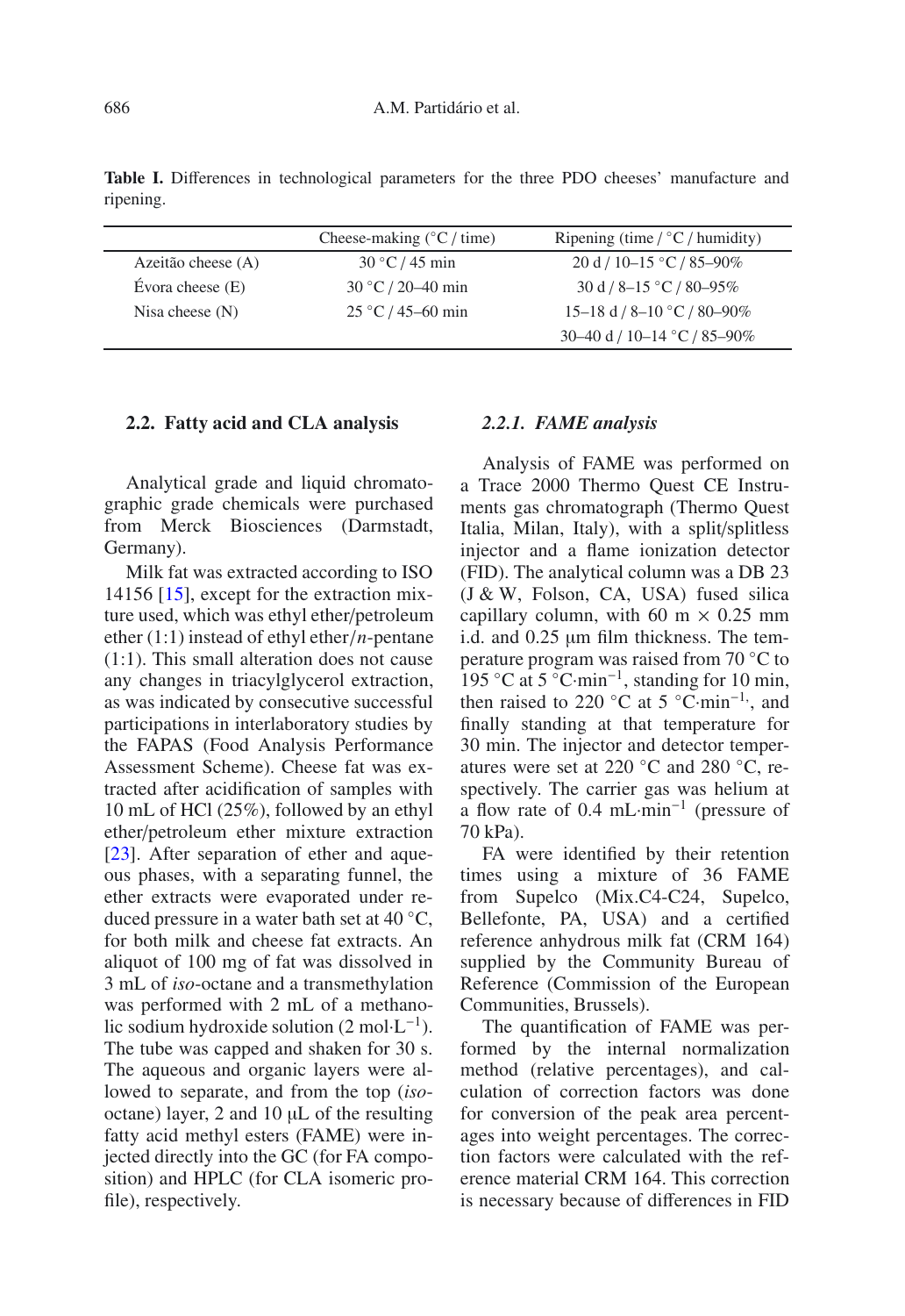response and discriminations in the chromatographic system between FAME of different molecular weights.

For each FA, the relative composition was expressed in g·100  $g^{-1}$  of total FA (weight %). The CLA content was expressed in mg⋅g<sup>-1</sup> of fat by the utilization of a lipid conversion factor: CLA  $(mg·g<sup>-1</sup>)$ fat) = weight  $\% \times 0.945$ . The value of 0.945 is the lipid conversion factor for milk and milk products recommended by McCance and Widdowson [\[11\]](#page-10-12). This factor takes into account the weight percentage of FA in the triacylglycerol molecules and the weight percentage of triacylglycerols in milk fat, thus enabling the conversion of the values expressed in g·100 g<sup>-1</sup> FA into mg⋅g<sup>-1</sup> fat or, when multiplied by the fat content of the sample, into mg⋅mL<sup>-1</sup> of milk or mg·g<sup>-1</sup> of cheese.

Fat content was determined by the butyrometric method of Gerber-van Gulik [\[2\]](#page-9-2).

#### *2.2.2. CLA isomer analysis*

The methyl esters of CLA isomers were prepared according to a procedure described previously [\[8](#page-10-13)] and were individually separated by three connected silver-ion columns in series (Chrom-Spher 5 Lipids,  $250$  mm  $\times$  4.6 mm i.d., 5 µm particle size, Chrompack, Bridgewater, NJ, USA), using a highperformance liquid chromatography system (Agilent 1100 Series, Agilent Technologies Inc., Palo Alto, CA, USA) as reported previously [\[1\]](#page-9-3). Briefly, the mobile phase was 0.1% acetonitrile in *n*-hexane, at a flow rate of 1 mL·min−1, the diode array detector (DAD) was adjusted to 233 nm and volumes of 10 µL were injected by the autosampler. The identification of the individual CLA isomers was achieved by comparison of their retention times with commercial standards (Matreya Inc., Pleasant Gap, PA, USA) as well as with values published in the literature [\[11\]](#page-10-12). In addition, the identity of each isomer was controlled by the typical ultraviolet spectra of CLA isomers from the DAD in the range from 190 to 360 nm, using the spectral analysis of Agilent Chemstation for LC 3D Systems rev. A.09.01 (Agilent Technologies, 2001). The CLA isomers were expressed as a percentage of the sum of identified CLA isomers (% total CLA). Total CLA contents in milk and cheese were determined by the GC analysis of FA, as described previously.

#### *2.2.3. Statistical analysis*

Individual fatty acids, partial sums of fatty acids and CLA isomers were compared by parametric methods of analysis of variance, one-way ANOVA, for  $P < 0.05$ . The Bonferroni test, through the program SPSS – Statistical Package for Social Sciences, version 12.0, was also applied, for comparison between the three types of milk and cheeses or, alternatively, to evaluate the effect of ripening time of each type of cheese.

This study was not based on a twoway ANOVA design (cheese type  $\times$  ripening time) since the ripening time and the technological processes used varied a lot among the three cheeses analyzed.

#### **3. RESULTS AND DISCUSSION**

#### **3.1. Fatty acid composition**

Table II (available at http://[dx.doi.org](http://dx.doi.org/10.1051/dst:2008032)/ 10.1051/[dst:2008032\)](http://dx.doi.org/10.1051/dst:2008032) shows FA composition obtained for the milks and the three types of cheeses under study. Ewe's milk fat is characterized by high contents of caproic acid (6:0), caprylic acid (8:0) and, mainly, capric acid (10:0), which are the most characteristic ewe's milk FA [\[14,](#page-10-14)[22\]](#page-10-1). In all analyzed samples, the values obtained for capric acid were equal to or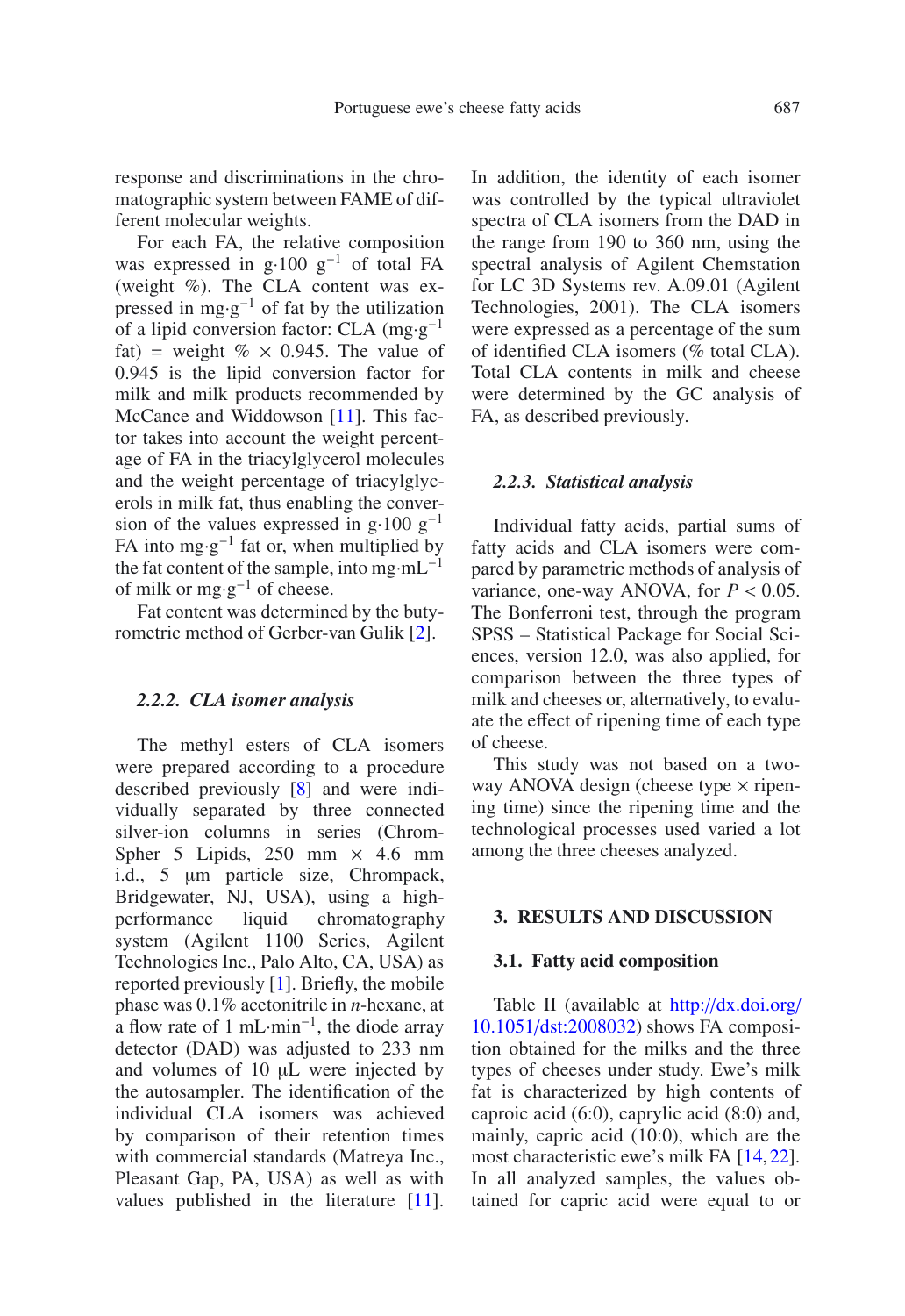higher than  $6.5\%$  (w/w). Another characteristic of ewe's milk fat, already observed in previous studies (unpublished data) with other Portuguese PDO cheeses (Serra da Estrela cheese), was lower contents of palmitic and oleic (18:1) acids in ewe's milk fat when compared with values for cow's milk fat. This tendency was confirmed in the present study.

It is well established that the diet plays a major role in FA composition of ruminant milks [\[6](#page-9-4)[,29](#page-11-3)]. Milk from animals grazing pasture is described as having higher values of fat and of some specific FA, such as CLA and *trans* FA. In the present study, all milks and cheeses revealed considerably high values for *trans* FA, mainly elaidic and vaccenic acid (*trans*-9 18:1 and *trans*-11 18:1) contents ( $> 2.7\%$  w/w). This is a consequence of the grazing system of the animals [\[21,](#page-10-15) [26](#page-10-16)].

The patterns obtained for the different partial sums of FA (Tab. [III\)](#page-6-0) reflect the values described above for the major individual FA of each group. For Azeitão cheeses, significant differences were obtained, with ANOVA ( $P < 0.05$ ), between milk and cheese samples for MUFA and TFA. For Évora cheeses, significant differences  $(P \leq 0.05)$  were observed between milk and cheese samples for SFA and MUFA. However, for Nisa cheeses no significant differences ( $P > 0.05$ ) were observed between milk and cheese samples for FA composition.

The results from ANOVA  $(P < 0.05)$ carried out on the three types of cheese also showed significant differences for SFA and MUFA of Nisa cheeses, when compared with Azeitão and Évora. Three-month-old Nisa cheese revealed the lowest values of SFA, which was a consequence of the lower levels of medium-chain, C10 and C12 FA (Tab. II). In contrast, the highest values of MUFA presented by Nisa cheeses, with minimum and extended ripening, were directly related to higher values of oleic acid. Values for PUFA were very similar for the three types of cheese. In addition to the very important dietary factors that affect milk fat composition, differences among cheese-making techniques and ripening times may also explain some of the observed differences, such as the higher values of oleic and stearic acids and MUFA for the Nisa PDO cheeses, which were also the cheeses with the highest ripening time  $(Tab, I)$  $(Tab, I)$ .

#### **3.2. Nutritional value of fat**

The results referring to total lipids in milks and cheeses are shown in Table [III.](#page-6-0) Total lipids varied from 5.6 to 6.8 g·100 mL−<sup>1</sup> product in milks, and from 36.5 to 43.5 g·100 g<sup>-1</sup> product in cheeses.

The ratios of n-6/n-3 and PUFA/SFA (as defined in Tab. [III\)](#page-6-0), which are nutritional indexes widely used to evaluate the nutritional value of fat for human consumption, were calculated and are also presented in Table [III.](#page-6-0)

Current nutritional recommendations are that the PUFA/SFA ratio in human diets should be above 0.45 and, within the PUFA, the n-6/n-3 ratio should not exceed 4.0 [\[5](#page-9-5)]. In view of the above guidelines, n-6/n-3 ratios in Azeitão (3.38–3.61) and Nisa (3.70–3.74) cheeses are within the recommended values for the human diet, in contrast to Évora cheeses (4.16– 4.28), which revealed values above that guideline. These differences are mainly due to distinct sums for the n-3 PUFA, in which grass lipids are rich  $[20]$ , with Évora cheeses showing lower values for these FA.

Regarding the PUFA/SFA ratio, the values are similar for all analyzed cheeses (0.06–0.07) and, as expected, below the recommended guideline for the human diet. This fact is due to the well-known biohydrogenation of feed unsaturated FA in the rumen [\[7,](#page-10-4) [17,](#page-10-8) [19\]](#page-10-6).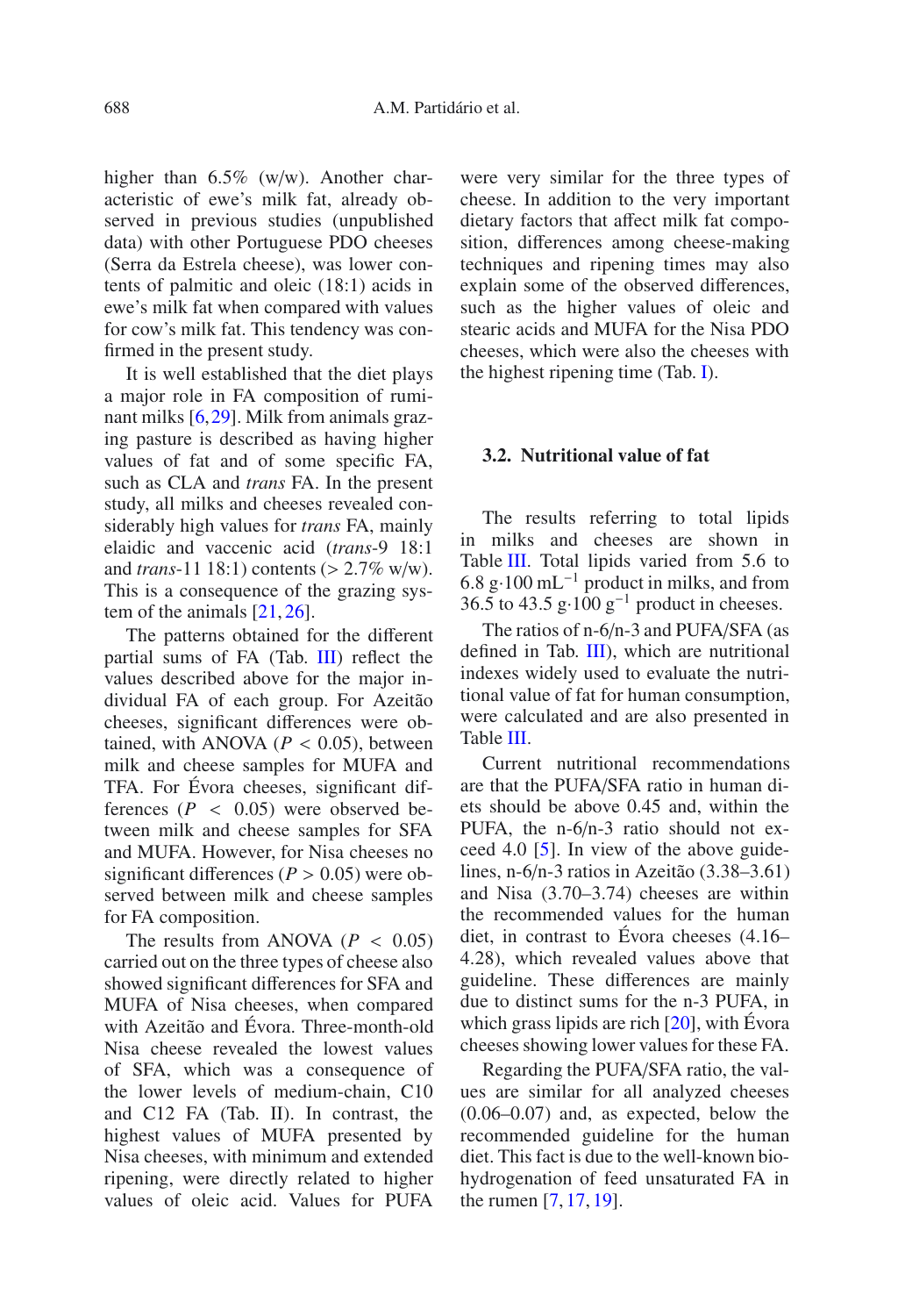|               | Milk A                      | Cheese $A(1)$ Cheese $A(2)$                                                               |                                                                             | Milk E                                | Cheese E(1)                             | Cheese $E(2)$                                                                                                                                          | Milk N                                | Cheese N(1)                                                                     | Cheese N (2)                                                  |
|---------------|-----------------------------|-------------------------------------------------------------------------------------------|-----------------------------------------------------------------------------|---------------------------------------|-----------------------------------------|--------------------------------------------------------------------------------------------------------------------------------------------------------|---------------------------------------|---------------------------------------------------------------------------------|---------------------------------------------------------------|
| Total lipids  | 6.8                         | 37.5                                                                                      | 36.5                                                                        | 5.6                                   | 42.0                                    | 41.9                                                                                                                                                   | 6.6                                   | 43.5                                                                            | 39.4                                                          |
| Partial sums  |                             |                                                                                           |                                                                             |                                       |                                         |                                                                                                                                                        |                                       |                                                                                 |                                                               |
| <b>Z SFA</b>  | $70.2^a \pm 2.148$          |                                                                                           | $70.9^{\circ}$ <sub>x</sub> ± 1.725 73.8 <sup>a</sup> <sub>x</sub> ± 4.443  | $69.2^a \pm 1.164$                    | $73.2^{\rm b}$ <sub>x</sub> $\pm$ 1.490 | $71.2^b$ <sub>x</sub> $\pm$ 2.389                                                                                                                      | $69.7^a \pm 2.137$                    | $69.2^{\alpha}$ <sub>x, y</sub> ± 2.748 $67.9^{\alpha}$ <sub>x, y</sub> ± 1.020 |                                                               |
| <b>Z MUFA</b> | $21.0^a \pm 2.346$          | $18.9^{a,b}$ <sub>x</sub> $\pm 0.817$                                                     | $17.5^{\circ}$ <sub>x</sub> $\pm$ 1.736                                     | $20.5^a \pm 0.763$                    | $18.7^{\rm b}$ <sub>x</sub> $\pm$ 1.272 | $19.4^{b,a}$ <sub>v</sub> $\pm$ 0.955                                                                                                                  | $21.2^a \pm 1.466$                    | $21.0^a$ <sub>y</sub> ± 1.969                                                   | $22.1^a$ <sub>z</sub> $\pm 0.616$                             |
| $\Sigma$ TFA  | $3.98^a \pm 0.533$          | $4.77^b$ <sub>x</sub> $\pm$ 0.517                                                         | $4.57^b$ <sub>x</sub> $\pm$ 0.318                                           | $5.13^a \pm 0.667$                    | $4.68^{\rm a}_{\rm x} \pm 0.575$        | $4.82^{\frac{9}{4}} \pm 0.705$                                                                                                                         | $4.55^a \pm 0.804$                    | $5.18^a$ <sub>x</sub> $\pm$ 0.590                                               | $5.11^a$ <sub>x</sub> $\pm$ 0.631                             |
| <b>Z PUFA</b> | $4.28^a \pm 0.297$          | $4.43^a$ <sub>x</sub> $\pm$ 0.231                                                         | $4.11^a$ <sub>x</sub> $\pm$ 0.285                                           | $4.56^a \pm 2.246$                    | $4.16^a$ <sub>x</sub> $\pm$ 0.344       | $4.35a$ <sub>x</sub> $\pm$ 0.365                                                                                                                       | $4.25^a \pm 0.266$                    | $4.49^a$ <sub>x</sub> $\pm$ 0.178                                               | $4.60^a_{\text{x}} \pm 0.169$                                 |
| $\Sigma$ n-6  | $2.89^a \pm 0.527$          | $2.67^b$ <sub>x</sub> $\pm$ 0.135                                                         | $2.47^{\circ}$ <sub>x</sub> $\pm$ 0.290                                     | $2.89^{\rm a} \pm 0.180$              | $2.64^a$ <sub>x</sub> $\pm$ 0.265       | $2.73^a$ <sub>v</sub> $\pm$ 0.244                                                                                                                      | $2.60^a \pm 0.179$                    |                                                                                 | $2.69^a$ <sub>x</sub> ± 0.140 $2.71^a$ <sub>x,y</sub> ± 0.131 |
| $\Sigma$ n-3  | $0.73^a \pm 0.060$          | $0.77^a$ <sub>x</sub> $\pm$ 0.144                                                         | $0.74^a$ <sub>x</sub> $\pm$ 0.075                                           | $0.70^{\rm a} \pm 0.120$              | $0.64^a$ <sub>v</sub> $\pm$ 0.125       | $0.69^a$ <sub>x</sub> $\pm$ 0.159                                                                                                                      | $0.63^a \pm 0.010$                    | $0.72^{b}$ <sub>x,y</sub> $\pm 0.044$                                           | $0.73^{b}$ <sub>x</sub> $\pm 0.049$                           |
| Ratios        |                             |                                                                                           |                                                                             |                                       |                                         |                                                                                                                                                        |                                       |                                                                                 |                                                               |
|               | PUFA/SFA $0.06^a \pm 0.005$ |                                                                                           | $0.06^a \pm 0.004$ $0.06^a \pm 0.006$ $0.06^a \pm 0.004$ $0.06^a \pm 0.005$ |                                       |                                         |                                                                                                                                                        | $0.06^a \pm 0.007$ $0.06^a \pm 0.005$ | $0.06^a \pm 0.004$                                                              | $0.07^a \pm 0.003$                                            |
| $n-6/n-3$     | $3.39^{a} \pm 0.481$        | $3.61^a \pm 0.967$                                                                        |                                                                             | $3.38^a \pm 0.687$ $4.25^a \pm 0.712$ | $4.28^a \pm 0.774$                      | $4.16^{\mathbf{a}} \pm 0.894$                                                                                                                          | $4.15^a \pm 0.398$                    | $3.74^b \pm 0.132$                                                              | $3.70^b \pm 0.172$                                            |
|               | Comparison between milk     |                                                                                           |                                                                             |                                       |                                         | and cheeses: means within a row with different superscript letters are significantly different ( $P < 0.05$ )                                          |                                       |                                                                                 |                                                               |
|               |                             | within a row with different subscript letters are significantly different ( $P < 0.05$ ). |                                                                             |                                       |                                         | Comparison between the three types of cheeses with minimum ripening time (regular font style) and with extended ripening time (bold font style): means |                                       |                                                                                 |                                                               |
|               |                             |                                                                                           |                                                                             |                                       |                                         |                                                                                                                                                        |                                       |                                                                                 |                                                               |
|               |                             |                                                                                           |                                                                             |                                       |                                         |                                                                                                                                                        |                                       |                                                                                 |                                                               |

Table III. Total lipids (g-100 mL<sup>-1</sup> milk and g-100  $g^{-1}$  cheese), respectively, for milk and cheese samples, partial sums of fatty acids (g-100  $g^{-1}$  FA) **Table III.** Total lipids (g·100 mL−1 milk and g·100 g−1 cheese), respectively, for milk and cheese samples, partial sums of fatty acids (g·100 g−1 FA) and nutritional ratios in Azeitão (A), Évora (E) and Nisa (N) milks and cheeses (*n* = 10). Values obtained at minimum ripening time (1) and after

<span id="page-6-0"></span>SFA, saturated fatty acids; MUFA, monounsaturated fatty acids; TFA, trans fatty acids; PUFA, polyunsaturated fatty acids. SFA, saturated fatty acids; MUFA, monounsaturated fatty acids; TFA, *trans* fatty acids; PUFA, polyunsaturated fatty acids.  $\Sigma$  n-6 = 18:2n-6.  $\Sigma$  n-6 = 18:2n-6.

 $\Sigma$  n-3 = 18:3n-3.  $\Sigma$  n-3 =  $18:3n-3$ .

 $n-6/n-3 = n-6/n-3$  ratio (18:2n-6/18:3n-3). n-6/n-3 = n-6/n-3 ratio (18:2n-6/18:3n-3).

PUFA/SFA = polyunsaturated/saturated ratio [(sum of 18:2n-6 and 18:3n-3)/(sum of 4:0, 6:0, 7:0, 8:0, 9:0, 10:0, 11:0, 12:0, 13:0, 14:0, 15:0, 16:0, 17:0, 18:0 PUFA/SFA = polyunsaturated/saturated ratio [(sum of 18:2n-6 and 18:3n-3)/(sum of 4:0, 6:0, 7:0, 8:0, 9:0, 10:0, 11:0, 12:0, 13:0, 14:0, 15:0, 16:0, 17:0, 18:0 and 20:0)]. and 20:0)].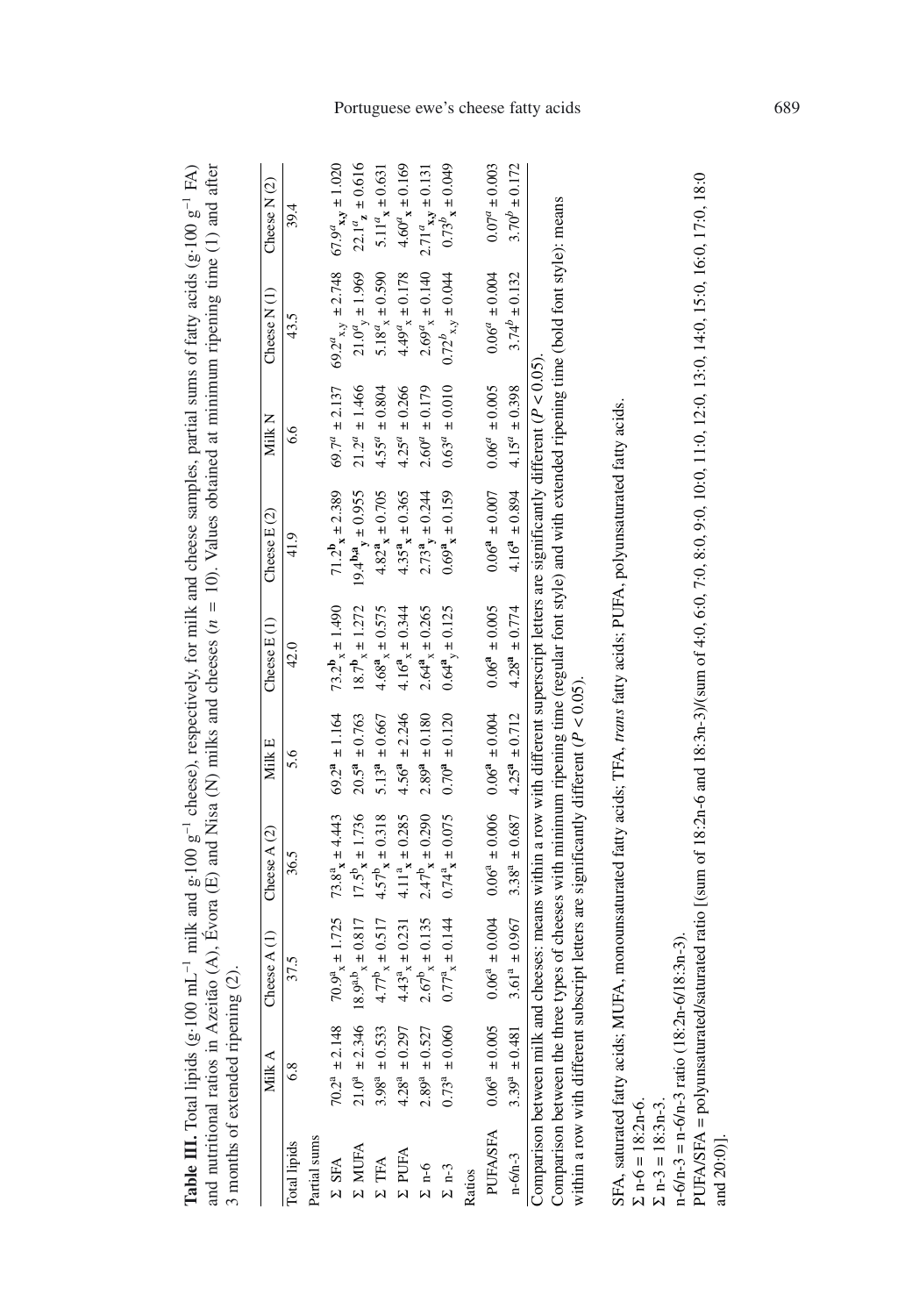# **3.3. CLA contents and isomeric profile**

Data on the CLA contents and their isomeric distribution in the fat, of the three types of PDO cheeses under study, are presented in Table [IV.](#page-8-0) The smallest amounts of CLA obtained were for Évora at minimum ripening time (8.32 mg·g<sup>-1</sup> fat) and Azeitão with extended ripening (8.51 mg·g−<sup>1</sup> fat). The highest contents of CLA (10.1 and 10.9 mg·g<sup>-1</sup> fat) were obtained for Nisa PDO cheeses with minimum and extended ripening (Tab. [III\)](#page-6-0). In addition, the milk used in Nisa PDO cheese manufacture had the highest value of CLA (9.63 mg·g−<sup>1</sup> fat) among the three analyzed milks. It is well known that CLA levels in milk and cheese depend strongly on the initial milk fat composition, which is, in turn, very well related to the feeding system [\[7,](#page-10-4) [18](#page-10-18), [28](#page-11-0), [29\]](#page-11-3).

The CLA contents described are relatively high when compared with the values reported in the literature for milk and dairy products, which range from 3.4 to  $10.7 \text{ mg} \cdot \text{g}^{-1}$  of total fat [\[9](#page-10-19)]. In a study on dairy products from Italy, values of 8.11 mg·g<sup>-1</sup> of total fat, for Fontina Valdostana cheese, a cow's milk cheese, were reported [\[24\]](#page-10-3). The same author described for a ewe's milk cheese (Pecorino cheese) values of 7.77 mg·g<sup>-1</sup> fat. Other values described in the literature, for different types of cheese, are:  $3.59-7.96$  mg·g<sup>-1</sup> [\[19](#page-10-6)], 5.05–5.39 mg·g<sup>-1</sup> [\[31\]](#page-11-4), and the highest values, of 16 and 19 mg·g−<sup>1</sup> fat, were reported for Feta Greek cheeses [\[33](#page-11-5)].

Biohydrogenation of PUFA in the rumen leads, in a final step, to the formation of stearic acid [\[17,](#page-10-8)[19\]](#page-10-6) and, since CLA is an intermediate of this process, it is interesting to observe that Nisa cheeses (the samples with the highest values of CLA) also have the highest values of stearic acid, with 10.5 and 10.7 g⋅100 g<sup>-1</sup> FA, for minimum and 3 months of extended ripening, respectively. In addition, the highest values for total MUFA were obtained for the same type of milk and cheese (Tab. [III\)](#page-6-0). Also, the cheeses with lower values of CLA, Azeitão with 3 months of extended ripening and Évora with minimum ripening time (8.51 and 8.32 mg⋅g<sup>-1</sup> fat, respectively), are also those with lower values of stearic acid  $(8.04 \text{ and } 8.94 \text{ g} \cdot 100 \text{ g}^{-1} \text{ FA}, \text{respectively}).$ 

Regarding the relative proportions of individual CLA isomers (Tab. [IV\)](#page-8-0), the percentages of the main isomer, rumenic acid (*cis*-9,*trans*-11), varied from 67–74% (w/w). These values are lower than some values referred to in the literature for the same CLA isomer: 75–90% in cow's milk fat [\[7](#page-10-4), [16](#page-10-7)] and 76–82% in ewe's milk fat [\[21\]](#page-10-15). The *cis*-9,*trans*-11 CLA isomer presented significantly higher values ( $P < 0.05$ ) for Nisa cheeses with extended ripening time, relative to other cheese types. The second quantitatively most important CLA isomer in the analyzed samples was the *trans*-7,*cis*-9 isomer (8.5–16%), which co-eluted with minor amounts of the *trans*-8,*cis*-10 isomer. The third quantitatively most predominant CLA isomer obtained in this study was the *trans*-11,*trans*-13 isomer, with percentages from 3–5%. In contrast to our values, some authors [\[17](#page-10-8)] described the *trans*-10,*cis*-12 as the third most predominant isomer in ruminant milks. This last CLA isomer has been associated with some beneficial biological properties by some authors [\[7,](#page-10-4) [17](#page-10-8)], while others suggest possible deleterious effects in man [\[32\]](#page-11-1). In ewe's milk and cheese samples from the present study, this particular isomer was present in percentages lower than 1% relative to the total CLA isomers.

The sums of the *cis*,*trans* and *trans,cis* isomers contributed 88–92% of total CLA in all analyzed milks and cheeses, while total *trans,trans* contributed only 8–12%. No *cis,cis* CLA isomers were detected in any analyzed sample.

Finally, based on the few differences observed in CLA contents and the ANOVA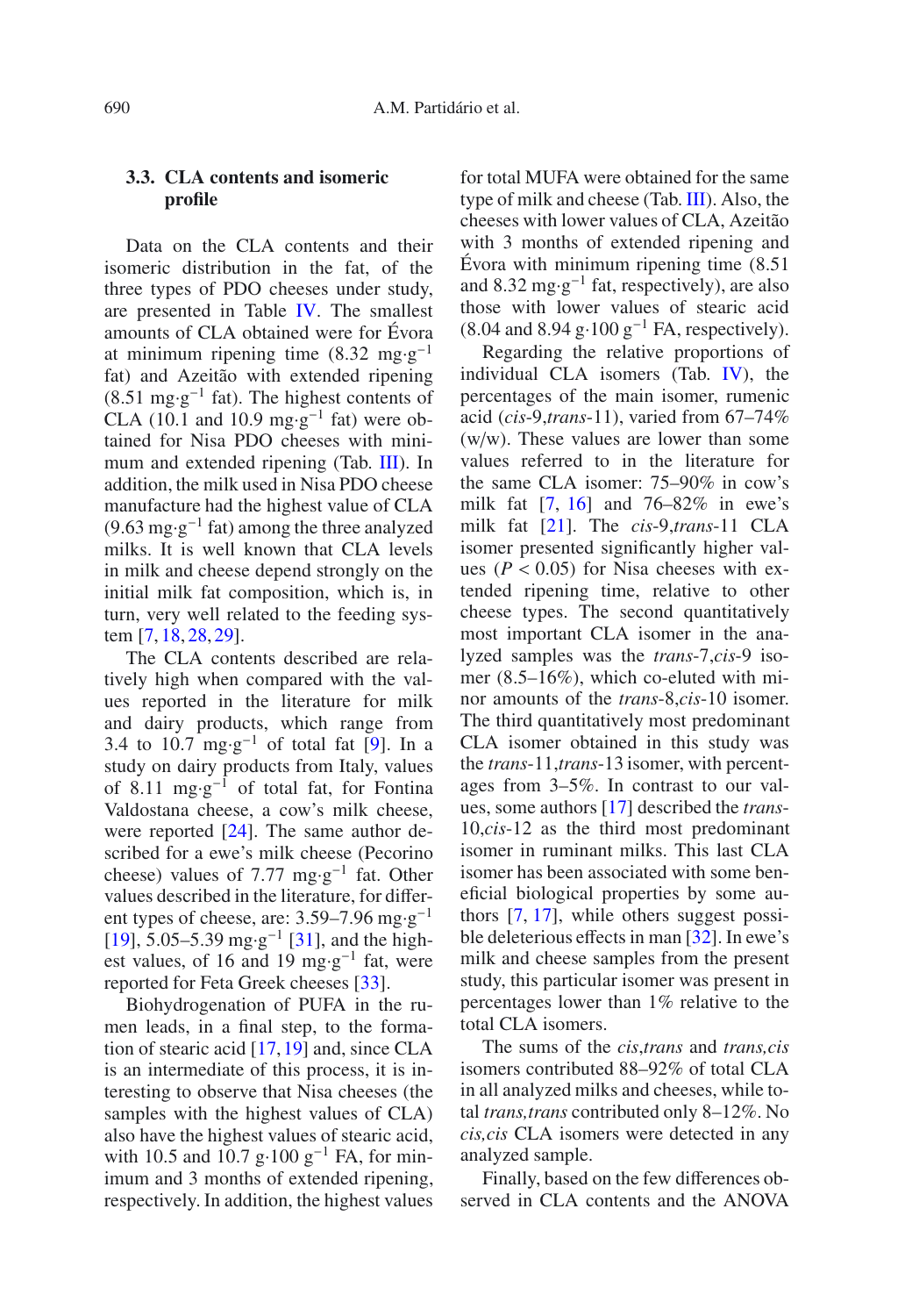| ì<br>$\limsup_{n\to\infty}$<br>י<br>ג                                                                                                                                                                                                     |                                                                                                                                          |
|-------------------------------------------------------------------------------------------------------------------------------------------------------------------------------------------------------------------------------------------|------------------------------------------------------------------------------------------------------------------------------------------|
| $(1 + 1)$ , $\pm 1$ and $(1 - 1)$<br>$\sim$ (E) $\sim$<br>$\Lambda$ ) $\Gamma$<br>$\mathcal{U}_{\alpha}$ total $\bigcap_{\alpha} A$ in $A$ reita<br>$1.41$ and $2.44$ .<br>le rome over<br>.<br>.<br>any dia 1<br>$(mg \cdot g^{-1}$ fat) | ز با<br>0<br>¢<br>$0 + \alpha v + \alpha w$<br><b>CONGRAPH AND AND ARRA</b><br>$-1$ $-1$ with derivative $-$<br>$\overline{\phantom{a}}$ |
| ֓֓֓֓֓֓֓֓֓֓֓֓׆֬                                                                                                                                                                                                                            |                                                                                                                                          |

|                                                                                                                                                                                                                                     | ∢<br>Milk                    | Cheese A (1)                                                | Cheese A (2)                            | Milk E                   | Cheese E(1)                                                                                             | Cheese E (2)                                                | Milk N             | Cheese N(1)                                                                    | Cheese N(2)                                                                     |
|-------------------------------------------------------------------------------------------------------------------------------------------------------------------------------------------------------------------------------------|------------------------------|-------------------------------------------------------------|-----------------------------------------|--------------------------|---------------------------------------------------------------------------------------------------------|-------------------------------------------------------------|--------------------|--------------------------------------------------------------------------------|---------------------------------------------------------------------------------|
| Total CLA content                                                                                                                                                                                                                   | 0.130<br>$8.59^{a}$ ±        | $9.35^{b} \pm 0.127$                                        | $8.51^{a} \pm 0.083$                    |                          | 9.16 <sup>a</sup> ± 0.088 8.32 <sup>a</sup> ± 0.098 8.79 <sup>a</sup> ± 0.137                           |                                                             | $9.63^a \pm 0.108$ |                                                                                | $10.1^a \pm 0.140$ $10.9^a \pm 0.085$                                           |
| <b>CLA</b> isomers                                                                                                                                                                                                                  |                              |                                                             |                                         |                          |                                                                                                         |                                                             |                    |                                                                                |                                                                                 |
| 112,114                                                                                                                                                                                                                             | 0.100<br>$1.80^{a} \pm 1$    | $2.34^{a} \pm 0.359$                                        | $2.34^a \pm 0.547$                      |                          | $2.41a \pm 0.785$ $2.21a \pm 0.592$ $2.53a \pm 0.580$                                                   |                                                             | $1.77^a \pm 0.532$ | $1.92^a \pm 0.214$                                                             | $2.11^a \pm 0.530$                                                              |
| t1, t13                                                                                                                                                                                                                             | 2.252<br>$3.22^{a}$ ±        | $5.07^b \pm 0.811$                                          | $5.17^b \pm 0.281$                      | $3.20^{a} \pm 0.532$     | $3.13^{\text{a}}\pm0.515$                                                                               | $3.49^{\rm a} \pm 0.629$                                    | $2.88^a \pm 1.036$ | $3.30^{a} \pm 0.426$                                                           | $3.34^{a} \pm 0.336$                                                            |
| t10, t12                                                                                                                                                                                                                            | 0.486<br>$1.61^a \pm$        | $1.14^a \pm 0.168$                                          | $1.07^a \pm 0.391$                      |                          | $0.85^a \pm 0.126$ $0.80^{a,b} \pm 0.122$                                                               | $1.02^b \pm 0.235$                                          | $0.68^a \pm 0.360$ | $1.06^a \pm 0.303$                                                             | $0.91^a \pm 0.366$                                                              |
| 11(1)                                                                                                                                                                                                                               | 0.592<br>$1.54^{a}$ ±        | $1.05^b \pm 0.185$                                          | $1.00^{b} \pm 0.068$                    | $0.65^a \pm 0.114$       | $0.99^{\rm a} \pm 0.513$                                                                                | $0.76^a \pm 0.163$                                          | $0.52^a \pm 0.198$ | $0.69^a \pm 0.147$                                                             | $0.62^a \pm 0.193$                                                              |
| 18,110                                                                                                                                                                                                                              | 0.473<br>$1.62^a \pm$        | $1.33^{a,b} \pm 0.162$                                      | $1.28^{b} \pm 0.079$                    | $0.98^{\rm a} \pm 0.075$ | $1.06^b \pm 0.318$                                                                                      | $1.29^{\rm b} \pm 0.111$                                    | $0.60^a \pm 0.297$ | $1.29^{b} \pm 0.300$                                                           | $1.21^b \pm 0.198$                                                              |
| $\mathcal{L}, \mathcal{D}$                                                                                                                                                                                                          | 0.264<br>$1.12^{a}$ ±        | $0.90^{a,b} \pm 0.184$                                      | $0.76^b \pm 0.160$                      | $0.64^a \pm 0.104$       | $0.76^a \pm 0.328$                                                                                      | $0.82^{\rm a} \pm 0.223$                                    | $1.13^a \pm 0.427$ | $0.69^b \pm 0.242$                                                             | $0.62^b \pm 0.233$                                                              |
| 16,18                                                                                                                                                                                                                               | 0.735<br>$1.21^{a}$ ±        | $0.58^{\rm b} \pm 0.200$                                    | $0.46^{\circ} \pm 0.079$                | $0.45^a \pm 0.078$       | $0.44^a \pm 0.190$                                                                                      | $0.57^a \pm 0.181$                                          | $0.37^a \pm 0.124$ | $0.48^a \pm 0.139$                                                             | $0.49^a \pm 0.187$                                                              |
| Total trans, trans                                                                                                                                                                                                                  | 2.185<br>$12.1^{a} \pm 1$    | $12.4^a$ <sub>x</sub> $\pm$ 1.142                           | $12.0^a \pm 1.313$                      | $9.17^a \pm 1.391$       | $9.39^{a}$ <sub>v</sub> $\pm$ 1.128                                                                     | $10.5^a \pm 1.106$                                          | $7.94^a \pm 2.008$ | $9.45^a$ <sub>y</sub> $\pm$ 1.308                                              | $9.31^a \pm 1.454$                                                              |
| c/t12,14                                                                                                                                                                                                                            | 0.508<br>$1.37^{a} \pm 0$    | $1.74^a \pm 0.906$                                          | $1.61^a \pm 0.819$                      | $1.04^a \pm 0.677$       | $1.40^2 \pm 0.713$                                                                                      | $1.63^a \pm 0.786$                                          | $0.66^a \pm 0.218$ | $1.03^{b} \pm 0.180$                                                           | $1.29^{b} \pm 0.483$                                                            |
| t1, c13                                                                                                                                                                                                                             | $2.31a \pm 1.759$            | $3.63^{a,b} \pm 0.787$                                      | $4.12^b \pm 1.187$                      | $2.78^a \pm 1.283$       | $3.00^{a} \pm 1.311$                                                                                    | $2.65^{\rm a} \pm 0.752$                                    | $2.55^a \pm 0.455$ | $2.85^{a,b} \pm 0.194$                                                         | $2.95^{b} \pm 0.299$                                                            |
| $c11,t13$                                                                                                                                                                                                                           | 0.166<br>$0.49^{a}$ ±        | $0.29^a \pm 0.076$                                          | $0.43^a \pm 0.411$                      | $0.33^{a} \pm 0.446$     | $0.52^{\rm a} \pm 0.478$                                                                                | $0.45^a \pm 0.116$                                          | $0.12^a \pm 0.164$ |                                                                                | $0.36^b \pm 0.171$ $0.21^{b,a} \pm 0.153$                                       |
| t10, c12                                                                                                                                                                                                                            | 0.249<br>$0.77^{a} \pm 0.02$ | $0.64^a \pm 0.310$                                          | $0.79^a \pm 0.647$                      | $0.68^{\rm a} \pm 0.507$ |                                                                                                         | $0.31^{\mathbf{a}} \pm 0.511$ $0.43^{\mathbf{a}} \pm 0.194$ | $0.77^a \pm 0.167$ |                                                                                | $0.37^b \pm 0.247$ $0.32^b \pm 0.140$                                           |
| c9, 11                                                                                                                                                                                                                              | 2.795<br>$67.2^a \pm 2$      | $67.8^a$ <sub>x</sub> $\pm$ 2.465                           | $70.5^{\circ}$ <sub>x</sub> $\pm$ 3.576 |                          | 69.7 <sup>a</sup> ± 2.832 72.1 <sup>b</sup> <sub>y</sub> ± 5.181 70.8 <sup>b</sup> <sub>x</sub> ± 1.918 |                                                             | $68.7^a \pm 2.991$ | $70.6^{a,b}$ <sub>x,y</sub> ± 1.708 $73.8^b$ <sub>y</sub> ± 1.570              |                                                                                 |
| 16, c8                                                                                                                                                                                                                              | 0.718<br>$2.90^a \pm 0$      | $2.03^{b} \pm 0.440$                                        | $2.09^b \pm 0.627$                      |                          | $3.64^{\mathbf{a}} \pm 1.315$ $2.61^{\mathbf{b}} \pm 0.963$ $2.42^{\mathbf{b}} \pm 0.461$               |                                                             | $3.45^a \pm 0.944$ | $2.62^{a,b} \pm 1.066$                                                         | $2.06^{b} \pm 0.409$                                                            |
| $t7, c9^3$                                                                                                                                                                                                                          |                              | $12.8^a \pm 1.474$ $11.4^{a,b}$ <sub>x, y</sub> $\pm 1.142$ | $8.46^b$ <sub>x</sub> ± 2.510           |                          | $12.6^{\mathbf{a}} \pm 3.761 \quad 10.7^{\mathbf{a}} \pm 3.884 \quad 11.1^{\mathbf{a}} \pm 2.735$       |                                                             | $15.8^a \pm 3.984$ | $12.7^{b}$ <sub>y</sub> $\pm$ 0.934 10.1 <sup>b</sup> <sub>y</sub> $\pm$ 0.564 |                                                                                 |
| Total cis/trans                                                                                                                                                                                                                     | 2.185<br>$87.9^a \pm$        | $87.6^a$ <sub>x</sub> ± 1.142                               | $87.9^{\text{ a}} \pm 1.313$            |                          | $90.8^{\mathbf{a}} \pm 1.391$ $90.6^{\mathbf{a}}$ $\vee \pm 1.127$ $89.5^{\mathbf{a}} \pm 1.104$        |                                                             | $92.1^a \pm 2.007$ |                                                                                | 90.5 <sup><math>a</math></sup> y ± 1.309 90.7 <sup><math>a</math></sup> ± 1.453 |
| Comparison between milk and cheeses: means within a row with different superscript letters are significantly different $(P < 0.05)$ .<br>Comparison between the three types of cheeses with minimum ripening time (centlar font str |                              |                                                             |                                         |                          |                                                                                                         |                                                             |                    |                                                                                |                                                                                 |

Comparison between the three types of cheeses with minimum ripening time (regular font style) and with extended ripening time (bold font style): means within a time (regular font style) and with extended ripening time (bold font style): means within a  $L$ omparison between the time types of cheeses with minimum ripening row with different subscript letters are significantly different  $(P < 0.05)$ . row with different subscript letters are significantly different (

<span id="page-8-0"></span><sup>&</sup>lt;sup>1</sup> Values obtained from GC analysis using the lipid conversion factor of 0.945. Values obtained from GC analysis using the lipid conversion factor of 0.945. 2 Values obtained from Ag+-HPLC. 3 This CLA isomer co-eluted with minor amounts of the *t*8,c10 isomer.

<sup>&</sup>lt;sup>2</sup> Values obtained from  $Ag^+$ -HPLC.

<sup>&</sup>lt;sup>3</sup> This CLA isomer co-eluted with minor amounts of the  $\ell8$ ,c10 isomer.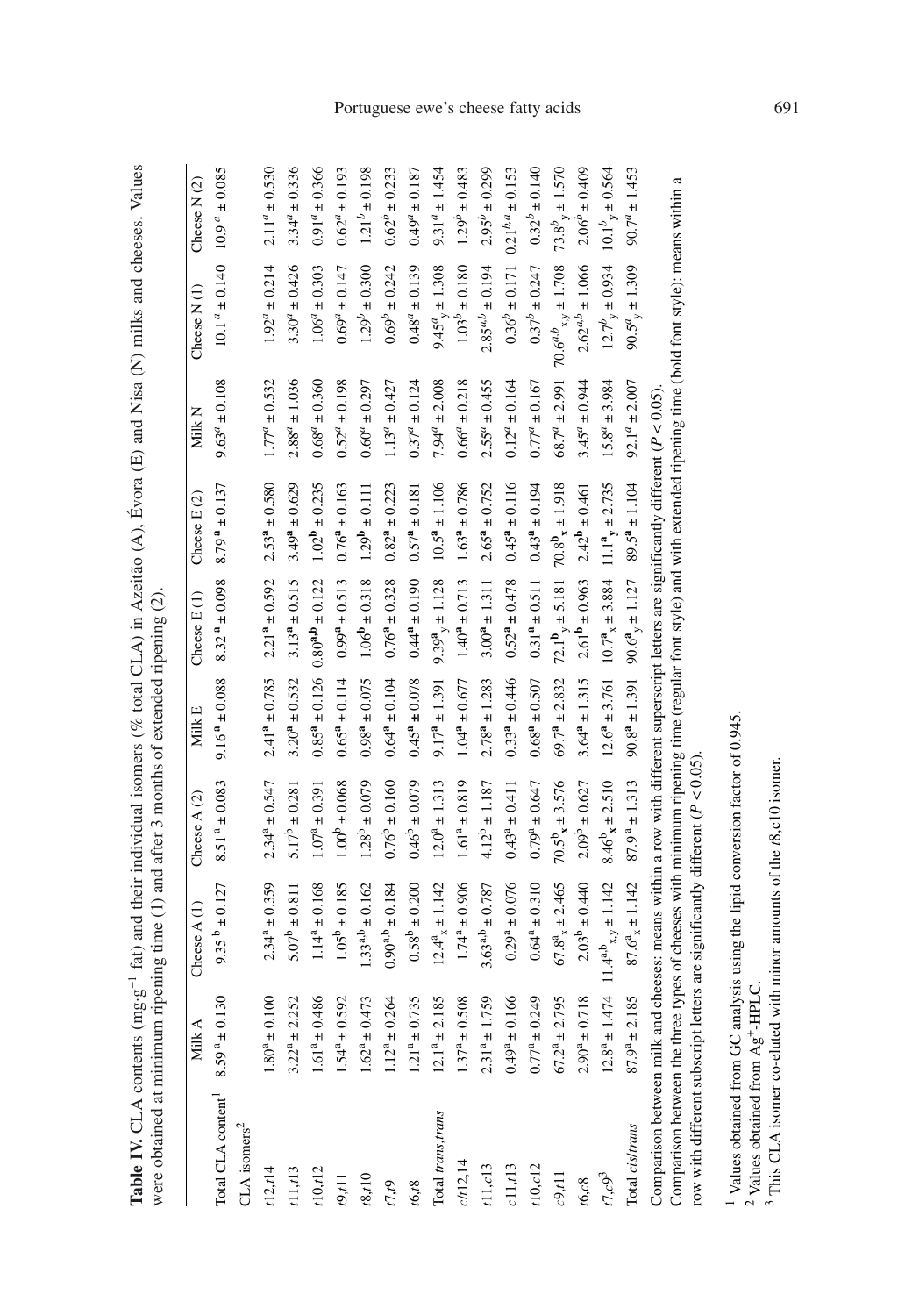$(P < 0.05)$  results (Tab. [IV\)](#page-8-0) for most of the isomers, we may assume that the processing of milk into cheese does not have much influence on cheeses' final CLA levels [\[7](#page-10-4)]. However, for the *cis*-9,*trans*-11 CLA isomer, a general tendency for an increase was found, when comparing values from processed cheeses, with those obtained for the respective raw milk. In contrast, the *trans*-7,*cis*-9 CLA isomer revealed an opposite behavior, with a tendency to decrease with the processing of milk into cheese.

### **4. CONCLUSION**

Analysis of fat from Azeitão, Nisa and Évora PDO ewe's milk cheeses, all from the South of Portugal, revealed some differences for FA profiles and CLA isomer contents. The main differences found were higher values of oleic and stearic acids, and of MUFA and CLA, for Nisa cheeses. All animals were reared in traditional farming systems based on grazing. Also, *Cynara cardunculus* L. extract was used as coagulant for the three types of cheese. The main difference in the cheese manufacture techniques was the longer ripening time for Nisa cheeses, relative to the other two types. So, more work must be undertaken in order to assess the relative contribution of the factors which might affect FA composition and CLA isomer contents of these cheeses, mainly the influence of ripening parameters, such as time and temperature.

From a nutritional point of view, the results obtained from fat of the three types of cheese, when compared with the values described in the literature for ruminant milk cheeses, revealed relatively high CLA contents and the n-6/n-3 ratios (except for Évora cheeses, which are slightly above) are within the recommended values for the human diet. In contrast, values for the PUFA/SFA index were consistently below the recommended guideline for the human diet, which is a characteristic of ruminant foods.

**Acknowledgements:** The authors express their gratitude to Maria da Graça Moutinho for laboratory technical assistance, and to Fernando de Oliveira Simões (Azeitão PDO cheeses), São Bráz do Regedouro (Évora PDO cheeses) and Monforqueijo (Nisa PDO cheeses) for providing milk and cheese samples, and also acknowledge the financial support from FCT grant POCTI/CVT/2002/44750.

#### **REFERENCES**

- <span id="page-9-3"></span>[1] Alfaia C., Quaresma M., Castro M., Martins S., Portugal A., Fontes C., Bessa, R., Prates J., Fatty acid composition, including isomeric profile of conjugated linoleic acid, and cholesterol in Mertolenga-PDO beef, J. Sci. Food Agric. 86 (2006) 2196–2205.
- <span id="page-9-2"></span>[2] Ardö Y., Polychroniadou A., Laboratory manual for chemical analysis of cheese. *COST 95* Improvement of the quality of the production of raw milk cheeses EUR 18890, 1999.
- <span id="page-9-0"></span>[3] Assenat L., Composition et propriétés, in: Luquet F.M. (Ed.), Laits et Produits Laitiers : Vache. Brebis. Chèvre, Tome 1, Les Laits : De la Mamelle à la Laiterie, Technique et Documentation, Lavoisier, Paris, France, 1985, pp. 281–318.
- <span id="page-9-1"></span>[4] Belury M.A., Dietary conjugated linoleic acid in health: physiological effects and mechanisms of action, Ann. Rev. Nutr. 22 (2002) 505–531.
- <span id="page-9-5"></span>[5] British Department of Health, Nutritional aspects of cardiovascular disease, Report on Health and Social Subjects N° 46, HMSO, London, UK, 1994.
- <span id="page-9-4"></span>[6] Cabiddu A., Addis M., Pinna G., Decandia M., Sitzia M., Piredda G., Pirisi A., Molle G., Effect of corn and beet pulp based concentrates on sheep milk and cheese fatty acid composition when fed Mediterranean fresh forages with particular reference to conjugated linoleic acid *cis*-9, *trans*-11, Anim. Feed Sci. Technol. 131 (2006) 292–311.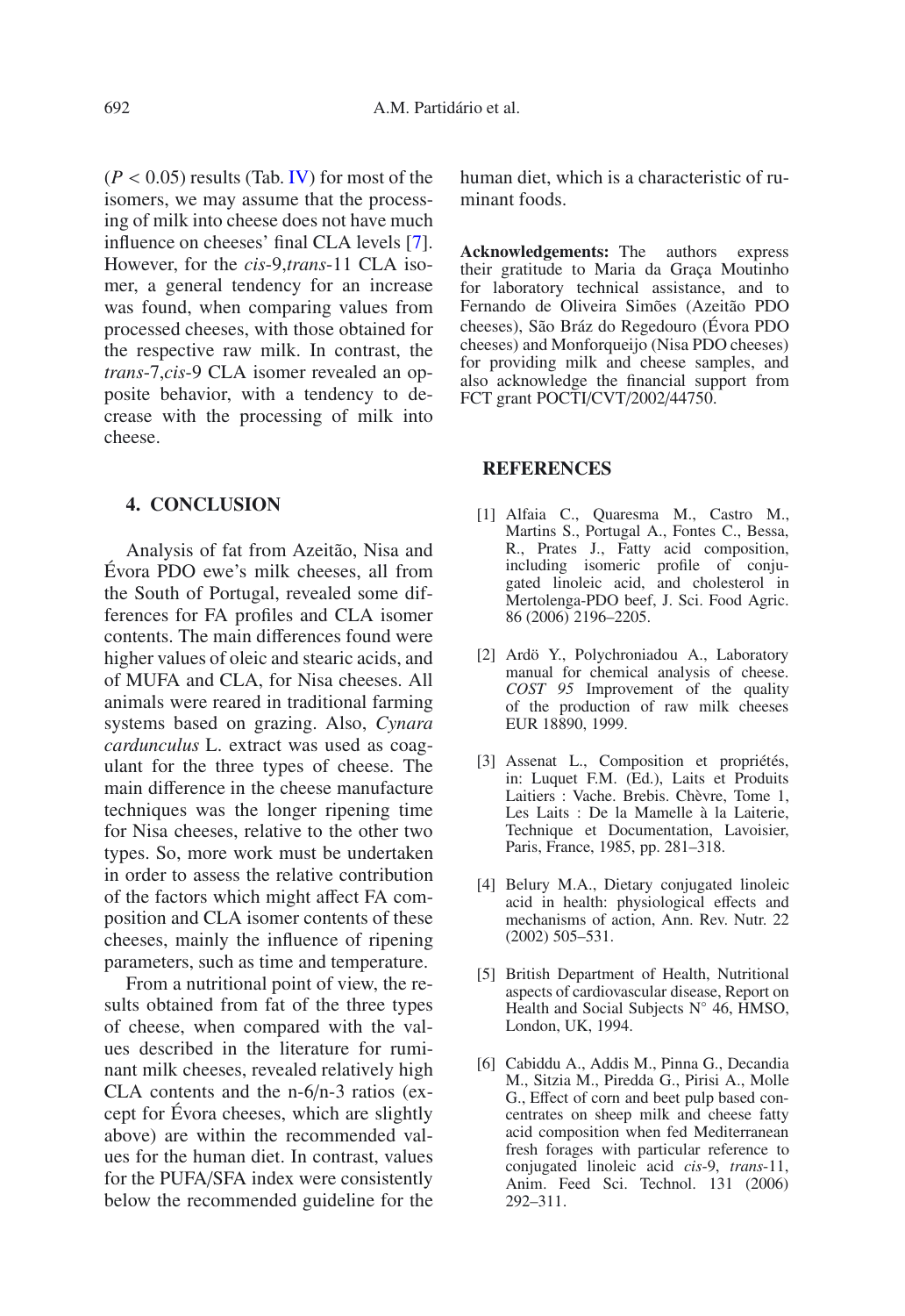- <span id="page-10-4"></span>[7] Collomb M., Schmid A., Sieber R., Wechsler D., Ryhanen E., Conjugated linoleic acids in milk fat: Variation and physiological effects, Int. Dairy J. 16 (2006) 1347–1361.
- <span id="page-10-13"></span>[8] Destaillats F., Angers P., Directed sequential synthesis of conjugated linoleic acid isomers from d7,9 to d12,14, Eur. J. Lipid Sci. Tech. 105 (2003) 3–8.
- <span id="page-10-19"></span>[9] Dhiman T.R., Nam A.L., Factors affecting conjugated linoleic acid content in milk and meat, Crit. Rev. Food Sci. Nutri. 45 (2005) 463–482.
- <span id="page-10-2"></span>[10] Fernández-Garcia E., Carbonell M., Calzada J., Nunez M., Seasonal variation of the free fatty acids contents of Spanish ovine milk cheeses protected by a designation of origin: A comparative study, Int. Dairy J. 16 (2006) 252–261.
- <span id="page-10-12"></span>[11] Food Standards Agency, Information Bulletin on Methods of Analysis and Sampling for foodstuffs, Food Standards Agency 1 (2001) 25–26.
- [12] Fritsche S., Rumsey T.S., Yurawecz M., Ku Y., Fritsche J., Influence of growth promoting implants on fatty acid composition including conjugated linoleic acid isomers in beef fat, Eur. Food Res. Technol. 212 (2001) 621–629.
- <span id="page-10-0"></span>[13] German J.B., Dillard C.J., Composition, structure and absorption of milk lipids: A source of energy, fat-soluble nutrients and bioactive molecules, Crit. Rev. Food Sci. Nutr. 46 (2006) 57–92.
- <span id="page-10-14"></span>[14] Goudjil H., Fontecha J., Luna P., de la Fuente M.A., Alonso L., Juárez M., Quantitative characterization of unsaturated and trans fatty acids in ewe's milk fat, Lait 84 (2004) 473–482.
- <span id="page-10-10"></span>[15] ISO 14156 / IDF 172, Milk and milk products – Extraction methods for lipids and liposoluble compounds, 2001.
- <span id="page-10-7"></span>[16] Kay J.K., Mackle T.R., Auldist M.J., Thomson N.A., Bauman D.E., Endogenous synthesis and enhancement of conjugated linoleic acid in pasture-fed dairy cows, Proceedings of the New Zealand Society of Animal Production 62 (2002) 12–15.
- <span id="page-10-8"></span>[17] Khanal R.C., Dhiman T.R., Biosynthesis of conjugated linoleic acid (CLA): a review, Pakistan J. Nutr. 3 (2004) 72–81.
- <span id="page-10-18"></span>[18] Ledoux M., Chardigny J.M., Darbois M., Soustre Y., Sébédio J.L., Laloux L., Fatty acid composition of French butters, with special emphasis on conjugated linoleic acid (CLA) isomers, J. Food Comp. Anal. 18 (2005) 409–425.
- <span id="page-10-6"></span>[19] Lin H., Boylston T.D., Chang M.J., Luedecke L.O., Shultz T.D., Survey of the conjugated linoleic acid contents of dairy products, J. Dairy Sci. 78 (1995) 2358– 2365.
- <span id="page-10-17"></span>[20] Palmquist D.L., The feeding value of fats, in: Orskov E.R. (Ed.), Feed Science: World Animal Science (Disciplinary Approach B4), Elsevier Publishers, Amsterdam, the Netherlands, 1988, pp. 293–311.
- <span id="page-10-15"></span>[21] Park Y.W., Juárez M., Ramos M., Haenlein G.F., Physico-chemical characteristics of goat and sheep milk, Small Rum. Res. 68 (2007) 88-113.
- <span id="page-10-1"></span>[22] Partidário A.M., Queijo Serra da Estrela: avaliação das características químicas e sensoriais. Estudo da fracção lipídica, Ph.D. Thesis, Instituto Superior Técnico, Technical University of Lisbon, Portugal, 1998.
- <span id="page-10-11"></span>[23] Partidário A.M., Barbosa M., Vilas-Boas L., Free fatty acids, triglycerides and volatile compounds in Serra da Estrela cheese. Changes throughout ripening, Int. Dairy J. 8 (1998) 873–881.
- <span id="page-10-3"></span>[24] Prandini A., Sigolo S., Tansini G., Brogna N., Piva G., Different level of conjugated linoleic acid (CLA) in dairy products from Italy, J. Food Comp. Anal. 20 (2007) 472– 479.
- <span id="page-10-5"></span>[25] Prates J.A., Mateus C., Functional foods from animal sources and their physiologically active components, Rev. Med. Vet. 53 (2002) 155–160.
- <span id="page-10-16"></span>[26] Precht D., Molkentin J., Frequency distributions of conjugated linoleic acid and trans fatty acids contents in European bovine milk fats, Milchwissenschaft 55 (2000) 687–691.
- <span id="page-10-9"></span>[27] Ribeiro J.C.S., Nutritional quality characterization of the lipid fraction from three